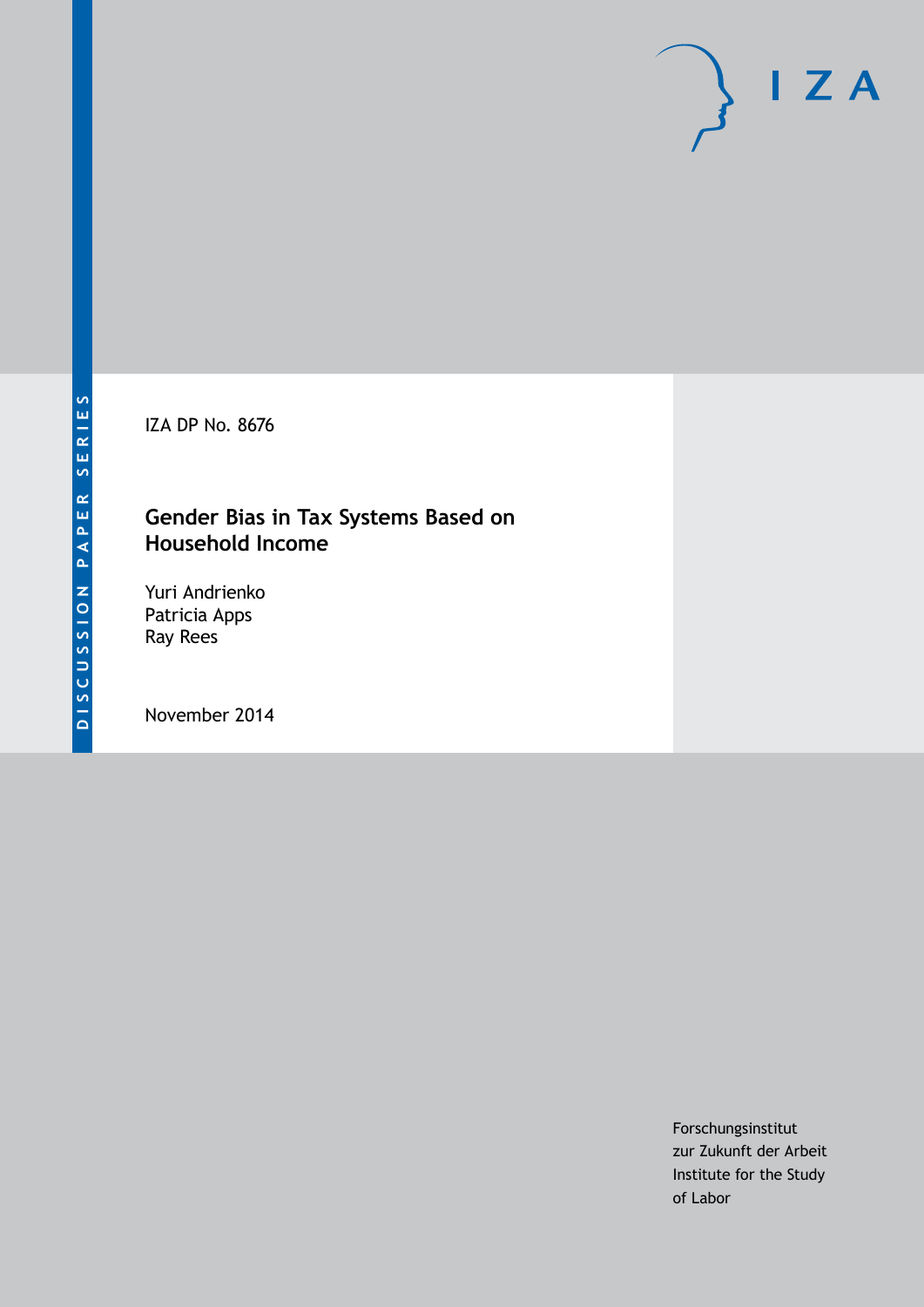# **Gender Bias in Tax Systems Based on Household Income**

# **Yuri Andrienko**

*Sydney University Law School*

# **Patricia Apps**

*Sydney University Law School and IZA*

# **Ray Rees**

*University of Munich, University of Warwick and CESifo*

Discussion Paper No. 8676 November 2014

IZA

P.O. Box 7240 53072 Bonn **Germany** 

Phone: +49-228-3894-0 Fax: +49-228-3894-180 E-mail: [iza@iza.org](mailto:iza@iza.org)

Any opinions expressed here are those of the author(s) and not those of IZA. Research published in this series may include views on policy, but the institute itself takes no institutional policy positions. The IZA research network is committed to the IZA Guiding Principles of Research Integrity.

The Institute for the Study of Labor (IZA) in Bonn is a local and virtual international research center and a place of communication between science, politics and business. IZA is an independent nonprofit organization supported by Deutsche Post Foundation. The center is associated with the University of Bonn and offers a stimulating research environment through its international network, workshops and conferences, data service, project support, research visits and doctoral program. IZA engages in (i) original and internationally competitive research in all fields of labor economics, (ii) development of policy concepts, and (iii) dissemination of research results and concepts to the interested public.

<span id="page-1-0"></span>IZA Discussion Papers often represent preliminary work and are circulated to encourage discussion. Citation of such a paper should account for its provisional character. A revised version may be available directly from the author.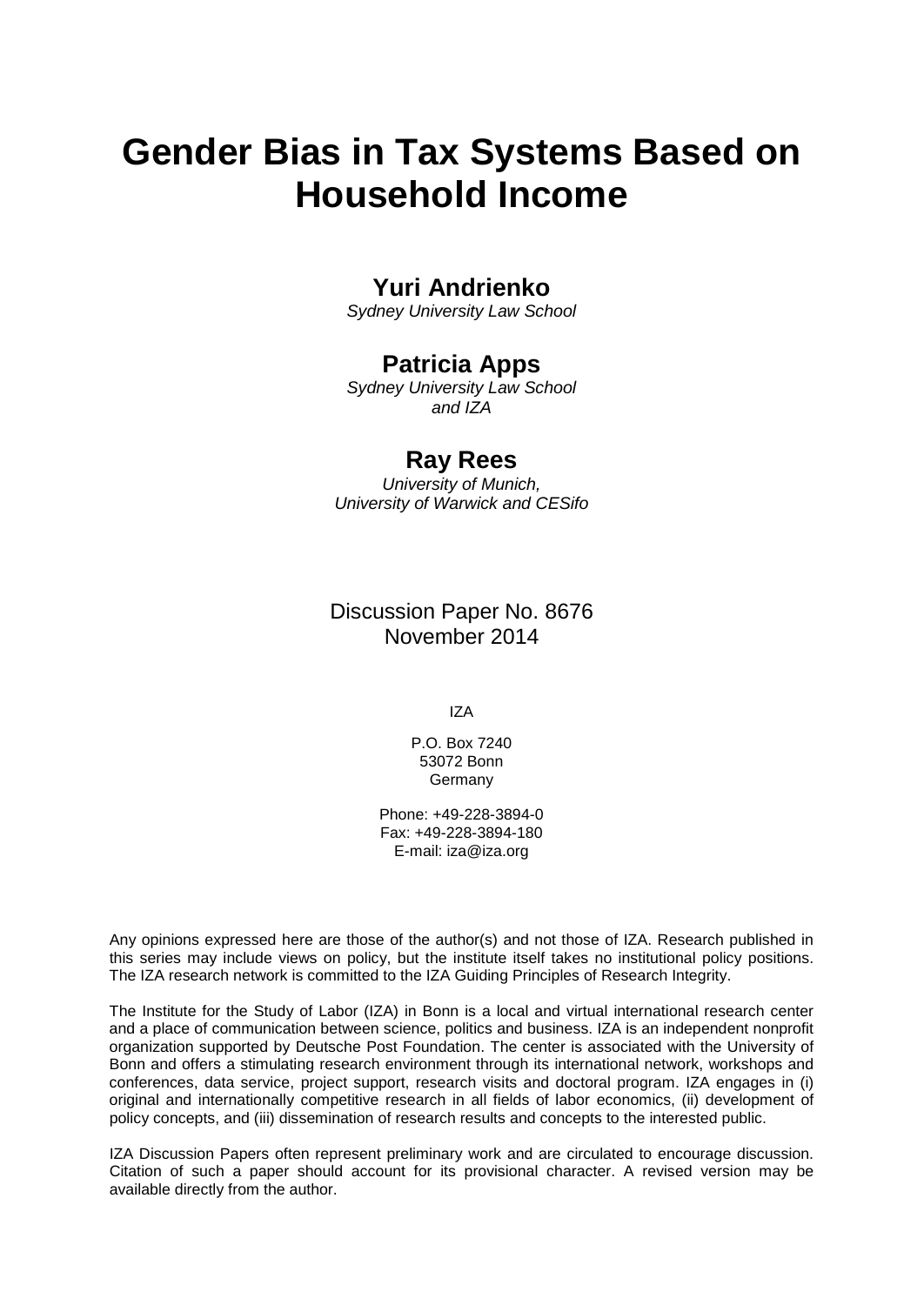IZA Discussion Paper No. 8676 November 2014

# **ABSTRACT**

# **Gender Bias in Tax Systems Based on Household Income[\\*](#page-1-0)**

The assumption that household income is strongly and positively correlated with a household's real standard of living provides the basis for the joint taxation of families, which has the effect of discriminating against married women as second earners. This paper shows, in the context of a model of the household with young children present, that this assumption is not tenable. The fact that there is considerable heterogeneity in female labour supply which cannot be explained by wage rates and the number and ages of children requires us to look for other explanations, and we argue that these can be found in the variation of child care costs and productivities across households. When these are taken into account, we show, by theoretical modelling and numerical simulations based on survey data, that household income is a poor indicator of household well-being.

JEL Classification: H24, H31, J13, J16, J22, D13

Keywords: gender, discrimination, household taxation, child care, female labour supply, household production, inequality

Corresponding author:

Patricia Apps Faculty of Law University of Sydney NSW 2006 Australia E-mail: [patricia.apps@sydney.edu.au](mailto:patricia.apps@sydney.edu.au)

The research was supported under the Australian Research Council's Discovery Project funding scheme (DP1094021).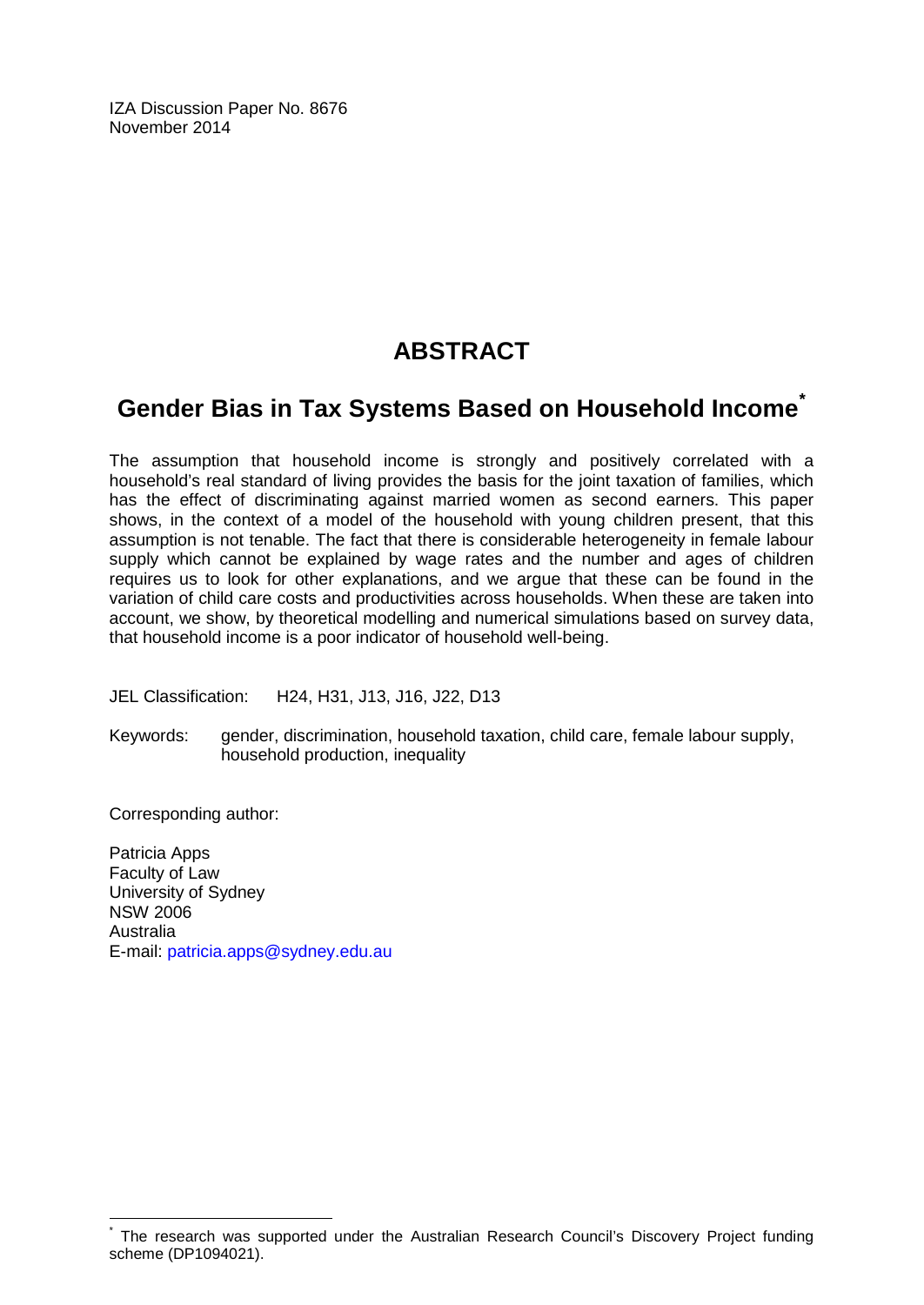# 1 Introduction

A central issue in the design of tax and transfer policies is the choice of a measure of income as the tax base that is strongly correlated with household welfare. This is not straightforward because most adults of working age live as couples. If all couples with the same wage rates were observed to make the same labour supply decisions, we might reasonably expect household income, deflated by an appropriate equivalence scale, to track the living standards of couples. However, survey data indicate a high degree of heterogeneity in the labour supply of the "secondary" earner (typically the female partner on a lower wage) after the first child, at given wage rates and demographic characteristics.

Prior to having children there is very little difference between male and female labour supplies  $\sim$  both tend to work full time.<sup>1</sup> This can change dramatically with the arrival of children because they create an additional work choice, that of working at home providing child care as an alternative to working in the market and buying in care and related services. In the vast majority of households the male partner continues to work full time while, in many OECD countries, around a third of married mothers allocate their time entirely to home production and an almost equal proportion to full time market work. A fundamental limitation of household income as a measure of welfare is that it omits the contribution of the former to family welfare, that is, it implicitly equates this to zero.

In some countries, notably the US, France and Germany, the formal income tax system is based on joint income.<sup>2</sup> Others, including Australia and the UK, have a system of "quasi-joint" taxation: though the formal tax system is based on individual income, family benefits, as in Australia, or "in work" income support payments, as in the UK, are withdrawn on the basis of household income.<sup>3</sup> There is an established literature which argues against joint taxation on the grounds that it discriminates against working married women by imposing the same tax burden and marginal tax rate on families with the same joint income but different allocations of time to untaxed home production.<sup>4</sup> Both the efficiency and distributional advantages of an individual income tax arise from marginal rate independence. Under a progressive rate scale the second earner typically faces a lower marginal rate, and therefore a two-earner household pays less tax than a single-earner household with the same joint income.<sup>5</sup>

<sup>&</sup>lt;sup>1</sup>See the life cycle model in Apps and Rees (2010). For further empirical evidence for Australia, Germany, the UK and US, see Apps and Rees (2009).

<sup>2</sup> The US and Germany have a simple "income splitting" system in which taxation is based on income per adult member of the household while the French system includes the number of children in the income splitting formula.

<sup>3</sup> Income targeting on the basis of joint income not only changes the tax base, it can also replace a progressive rate scale with an inverted U-shaped scale. Under the Australian system a married mother who decides to go out to work can face an effective marginal tax rate that is well above the top formal rate on income, see Apps and Rees (2009, Ch.6).

<sup>&</sup>lt;sup>4</sup> See for example, the critique of joint filing under the US Federal Income Tax in Feldstein and Feenberg (1996), Munnell (1980) and Rosen (1977).

 $5$ The efficiency argument for individual taxation is well established. The fact that male and female labour supply elasticities differ considerably argues for individual taxation on standard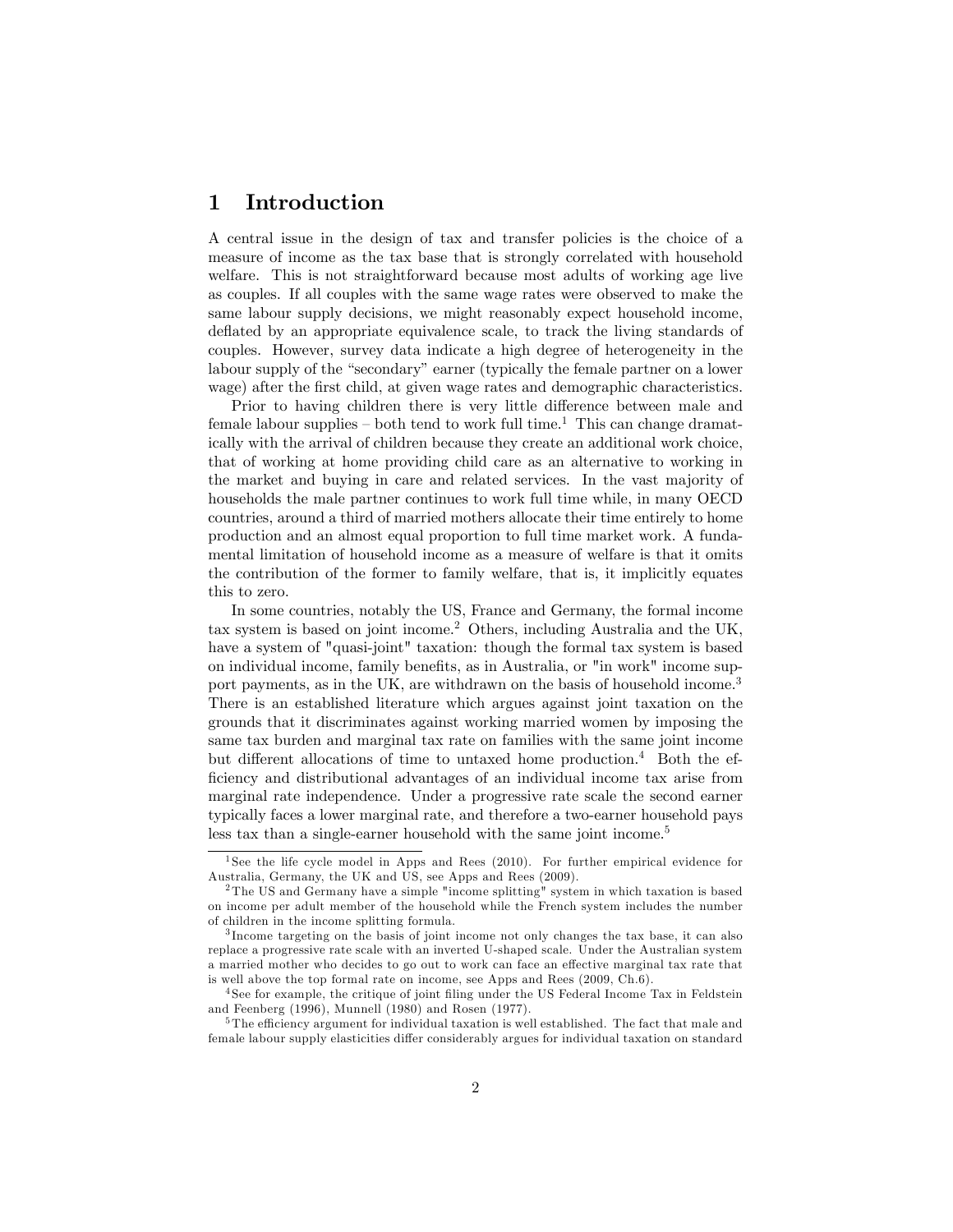In contrast to this view, there are a number of economists who still see the issue of taxing couples as one of dealing with the alleged incompatibility of three policy goals: marriage neutrality, progressivity and equal taxation of equal household incomes. For example, the recent Mirrlees Review of the UK tax system states:<sup>6</sup>

"To be neutral with respect to whether two individuals form a couple or not, the tax and benefit system would have to treat them as separate units. But to treat all couples with the same combined income equally, the tax and benefit system would have to treat couples as a single unit. If an individualized system is progressive, so that the average tax rate rises with income, then two couples with identical joint incomes but different individual incomes would pay different amounts of tax.[...] A tax system cannot simultaneously be progressive, neutral towards marriage/cohabitation, and tax all families with the same joint income equally."

The Review recommends individual income as the base of the formal income tax but the withdrawal of family payments on joint income, in other words, a system of "quasi-joint" taxation. In many OECD countries, the last three to four decades have seen socioeconomic changes and the introduction of antidiscrimination legislation that have contributed towards reducing the gender pay gap. It is therefore something of a paradox that in several of those countries an increase in the *effective* gender wage gap has been introduced, or is proposed for the future, through their family tax and transfer systems.<sup>7</sup> This policy direction is also a puzzle in the light of the work of Becker (1965) and subsequent studies on the economics of the family and household production.<sup>8</sup>

In this paper we trace the perception driving this policy direction, that household income is a reliable measure of family welfare, to assumptions underpinning much of the vast literature on family labour supply models estimated on data sets with missing information on the productivity of home time. The convention is to assume implicitly, and unrealistically, that the productivity of an hour of home time is constant across all households.<sup>9</sup> We construct simulations based on a model that specifies an explicit household production system to show that this convention, together with the usual assumptions on market productivity and prices, generates a monotonic relationship between family welfare and household income, and therefore implies that work at home does not contribute significantly to family welfare. We then show that the relationship no longer holds under more plausible productivity assumptions. The analysis

Ramsey grounds, as discussed in Rosen (1977), Munnell (1980) and Boskin and Sheshinski (1983).

 $6$ Mirrlees et al.  $(2011)$ .

 $7$ Reducing "outside" opportunities, by lowering the net-of-tax second wage, can also be expected to support within-household inequality if, as argued in Apps (1982), the gender wage gap impacts on the terms of exchange within the household. See also Apps and Rees (1988, 2009).

 $8$ For a survey of this literature, see Apps and Rees  $(2009, C$ hs. 2-4).

<sup>&</sup>lt;sup>9</sup>The assumption of constant productivity across all households is contradicted by studies that Önd a positive relationship between child outcomes and parental human capital. See, for example, Lundborg et al. (2012) and for a survey, see Almond and Currie (2011).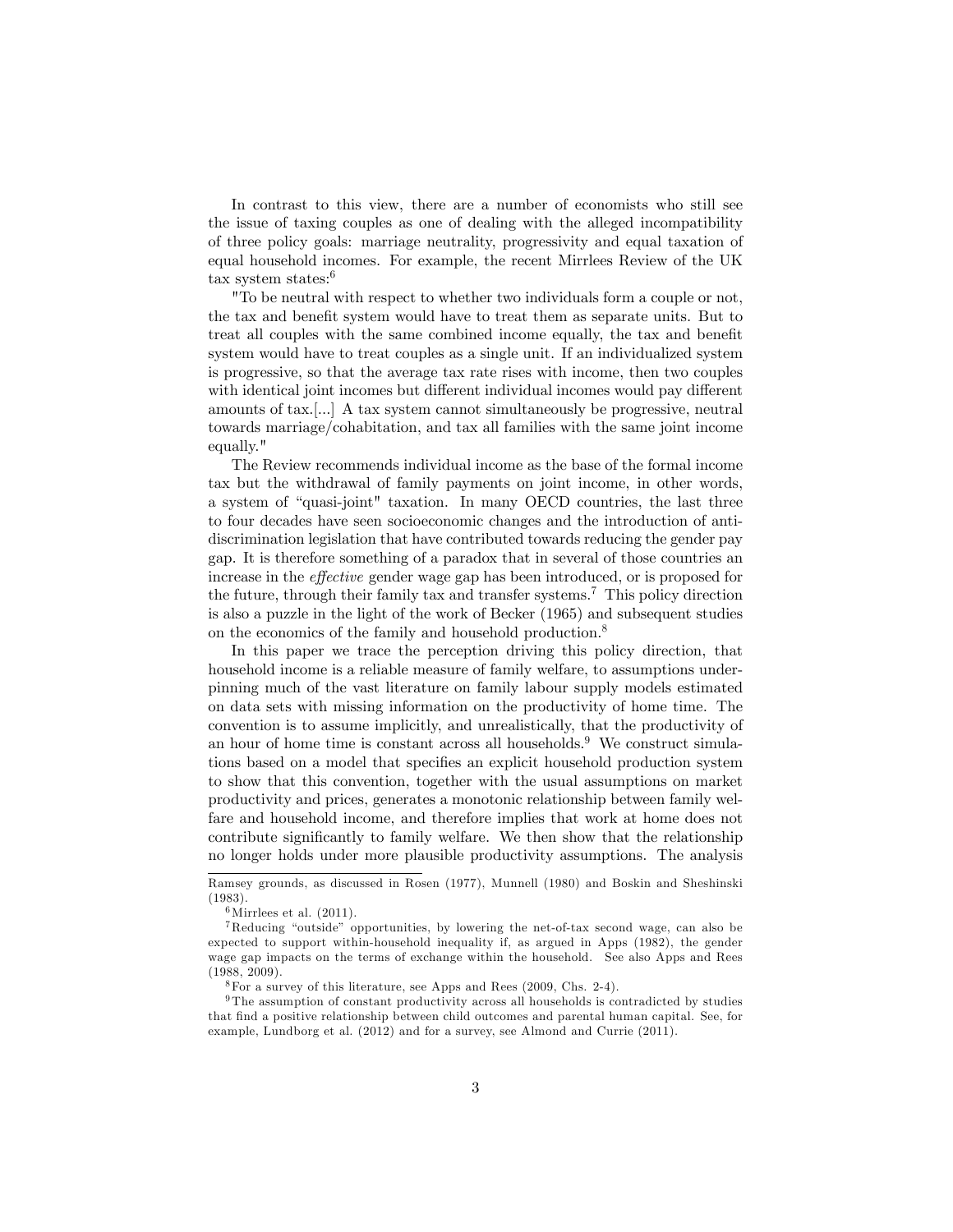focuses on child care as the canonical form of household production.

The paper is organised as follows. Section 2 presents our general theoretical model and the empirical specification used in the simulations. Section 3 discusses household survey data for earnings and labour supplies on which the simulations are based. Section 4 gives the details of the simulations and presents the results. Section 5 concludes.

### 2 The Model

In the standard 2-person model of family labour supply, household utility is defined on consumption and two leisures, male and female. The model is typically estimated on a data set with information on household labour supplies and wage rates but with no information on the quality or productivity of "leisure", measured as time allocated to non-market activity including child care. The convention of setting the price of each partner's leisure to the respective wage rate simultaneously sets the quality of an hour of leisure, and therefore the productivity of an hour of home child care, to a constant across all households.<sup>10</sup> It is also a convention to define consumption as a Hicksian composite good with a price normalised to one.<sup>11</sup> Many studies then go on treat expenditure on bought in child care and related substitute services for home time as a component of the Hicksian good also priced at one.<sup>12</sup>

The high degree of heterogeneity at given wage rates that is inevitably left unexplained in a model of this kind is attributed to preference heterogeneity, captured by error terms on estimated coefficients. Welfare comparisons are therefore ruled out. The modelling approach is frequently justified as the only feasible option given missing data on household production. Our aim here is to present a model in which the underlying assumptions become more transparent and therefore more open to debate. For this purpose we assume identical preferences and formulate a model in which heterogeneity of labour supply choices can be driven by production parameters, productivities or prices. This allows us to make direct comparisons of household income and household welfare.

#### 2.1 Theoretical Framework

We define child care broadly, to denote not just physically looking after the child, but rather all the activities and bought in services that contribute to the

<sup>10</sup>As emphasised by Stern (1976), this assumption is entirely arbitrary and changing it, for example by allowing quality to rise with the wage, can change estimated elasticities. For further discussion and alternative formulations of the 2-person labour supply model, see Apps and Rees (2009, Ch. 4).

<sup>11</sup>For the standard formulation of the model of "family labour supply", and subsequent overview of alternative empirical approaches, see the Blundell and Macurdy (1999) survey of the labour supply literature. The same convention appears in the formulation of "collective" models, including those that explicitly introduce household production, as, for example, in Blundell et al. (2005).

 $12$  See, for example, the empirical application and extension of the Blundell et al. (2005) "collective" model with household production in Cherchye et al. (2012).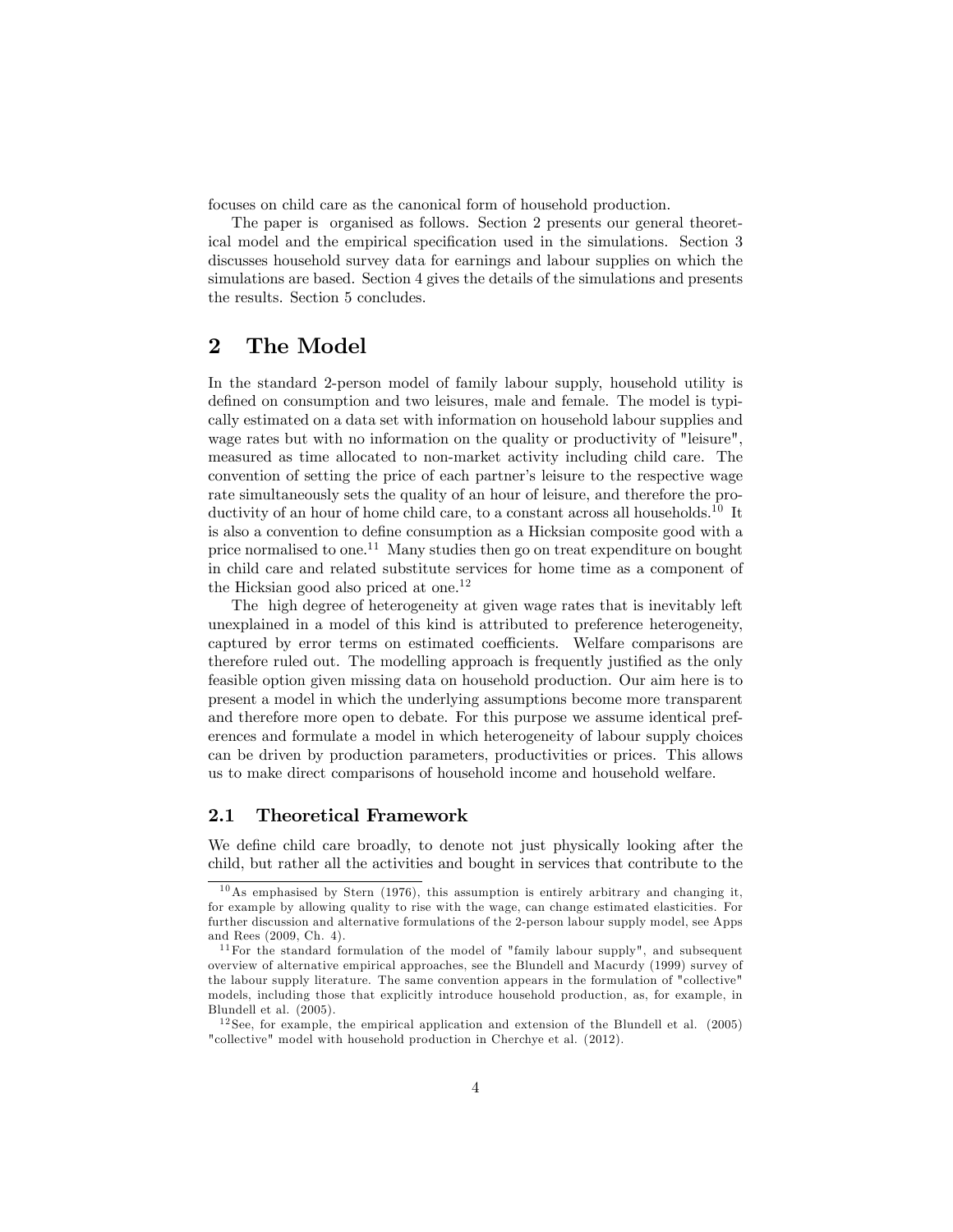child's welfare and development of human capital, that is, to "child outcomes".

There is a composite market consumption good, x, with a price,  $p_x$ , normalised to one. Within the household there are a primary earner with labour market income  $y_1$  and a second earner with income  $y_2$ , where  $y_1 \ge y_2$ , facing given wage rates  $w_1$  and  $w_2$ , respectively, where  $w_1 \geq w_2$ , representing productivity in a linear aggregate production technology that produces  $x$ . The key household decision is the second earner's allocation of time between market work and home child care. To focus on this decision we assume that the labour supply and income of the primary earner are fixed. We also assume that only the second earner supplies time to home child care and that her leisure is fixed and normalised at zero. We denote the second earner's labour supply by  $l$ .

The utility function of household  $h = 1,...n$  is defined on the household's consumption  $x_h$  and child care  $z_h$ , that is, we have

$$
u_h = u^h(x_h, z_h) \tag{1}
$$

where  $u^h(.)$  is strictly quasiconcave and increasing.<sup>13</sup>

Child care is the output of a household production system given by the linear homogeneous production function

$$
z_h = f^h(k_h t_h, q_h b_h) \tag{2}
$$

where  $t_h$  is the second earner's child care time,  $b_h$  is bought in child care time,  $k_h$  is the exogenously given productivity of home child care and  $q_h$  the quality of bought in child care chosen by the household. Given the results of studies on factors contributing to child outcomes,  $k_h$  can be expected to reflect the human capital of the second earner and the resources available to the household.

For the second earner, the time spent in market work,  $l_h$ , and child care time,  $t_h$ , must sum to the total time endowment, normalised at 1, and so we have

$$
t_h = 1 - l_h \tag{3}
$$

There is a further time constraint. Although second earner and bought-in child care time inputs may not be perfect substitutes in producing child care, realistically it is the case that every hour the second earner spends at work<sup>14</sup> requires an hour of bought in child care, in which case

$$
b_h = l_h \tag{4}
$$

<sup>13</sup>Note that, although it would be easy to do, nothing would be gained by specifying a "collective" model with a sharing rule defined on wage rates and nonlabour income because there is an inherent information asymmetry. When we cannot observe home productivity it follows that we cannot observe the quantity of output exchanged within the household and therefore the implicit earnings (and saving) of a partner specialising in home production.

 $14$ It seems reasonable to assume for simplicity that the second earner's hours at work are "nested" in those of the primary earner, so that the demand for bought in child care is essentially driven by the second earner's market labour supply. Though empirically more complicated cases are possible we do not think much would be gained by taking them into account in this paper.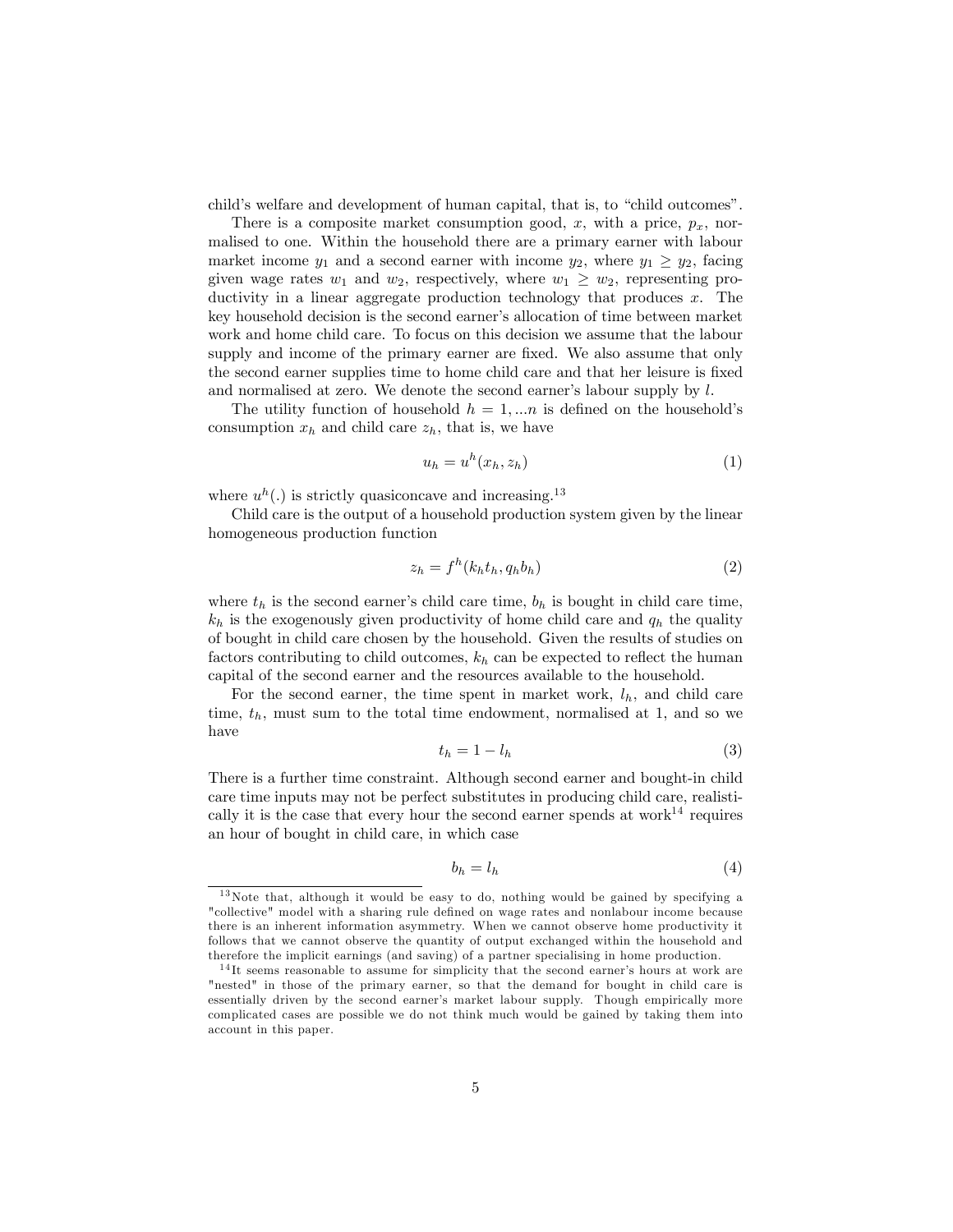Note that, as with any binding constraint, this will imply that the household in general achieves a lower level of optimised utility than if it did not exist. As we show in equation  $(8)$  below, it also implies that the familiar efficiency condition from standard labour economics, that marginal value productivity of labour is equated to the wage rate, no longer holds, and we obtain a modified condition that shows how important the price and productivity of non-parental child care are to a household in which the second earner has a positive market labour supply.

Given that  $y_{2h} = w_{2h}l_h$ , we can write the budget constraint as

$$
x_h + p_h b_h \le y_{1h} + w_{2h} l_h \tag{5}
$$

implying, from (4)

$$
x_h \le y_{1h} + (w_{2h} - p_h)l_h \tag{6}
$$

where  $p_h$  is the price to household h of an hour of bought in care at its chosen quality  $q_h$  and  $w_{2h} - p_h \geq 0$  is the net return to an hour of market work. We assume  $p_h = p(q_h) + \tilde{\varepsilon}$ , with  $p'(\cdot) > 0$ ,  $p''(\cdot) \geq 0$ , so that price of bought in child care is a convex increasing function of its quality. Households choosing the same quality may however pay a different price due to exogenous stochastic price variation across households, represented by the random variable  $\tilde{\varepsilon} \geq 0$ . Note however the household is assumed to know its own realisation of  $\tilde{\varepsilon}$  when it solves its choice problem, i.e. it does not face uncertainty.

To focus on essentials it is useful to use the time constraints  $t_h + l_h = 1$  and  $b_h = l_h$  to write the household's maximisation problem as

$$
\max_{x_h, l_h, q_h} u^h(x_h, f^h(k_h(1 - l_h), q_h l_h) \text{ s.t. } x_h \le y_{1h} + (w_{2h} - p(q_h) - \varepsilon_h)l_h \quad (7)
$$

where  $\varepsilon_h$  is the realisation of  $\tilde{\varepsilon}$  for household h. This focuses on second earner labour supply and the structure of household production. From the first order conditions for this problem (assuming an interior solution) we derive the condition

$$
\frac{u_z^h}{\lambda_h} (f_1^h k_h - f_2^h q_h^*) = w_{2h} - p_h^* \tag{8}
$$

with  $q_h^*$  the optimal quality of bought in care and  $p_h^* = p(q_h^*) + \varepsilon_h$ . The left hand side gives the difference in marginal value products of  $t<sub>h</sub>$  and  $b<sub>h</sub>$  respectively, expressed in terms of the numeraire, consumption, and the right hand side gives the net return to a unit of  $l_h$ , also in terms of the numeraire. The term  $f_1^h k_h - f_2^h q_h^*$  reflects the fact that a small increment in the second earner's time in child care increases  $z_h$  by  $f_1^h k_h$  but, since this means that correspondingly less of the market child care needs to be bought, output is reduced by  $f_2^h q_h$ . Thus this term gives the *net effect* of a small change in second earner labour supply on  $z_h$ .

Note that the model does not exclude an equilibrium in which  $w_{2h} < p_h^*$  so that the return to market labour supply is negative, as long as at the equilibrium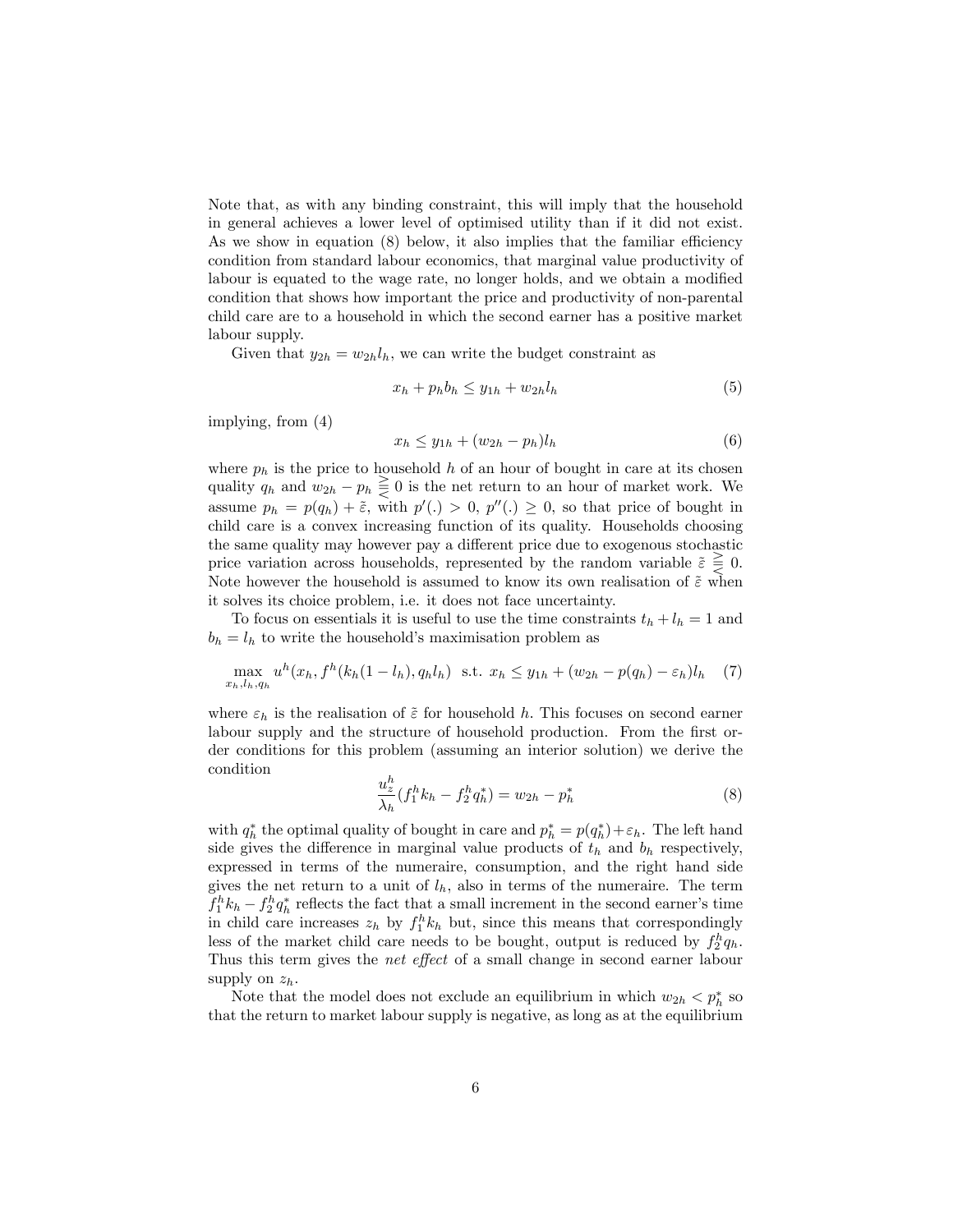$f_2^h q_h > f_1^h k_h$ , the higher marginal productivity of bought-in as opposed to the second earner's child care makes this worth while.<sup>15</sup>

The indirect utility function is  $v^h(w_{2h}-p_h^*, y_{1h}, k_h, \varepsilon_h)$ , with, by the Envelope Theorem

$$
\frac{\partial v^h}{\partial (w_{2h} - p_h^*)} = \lambda_h l_h, \quad \frac{\partial v^h}{\partial k_h} = u_z^h f_2^h t_h > 0, \quad \frac{\partial v^h}{\partial y_{1h}} = \lambda_h, \quad \frac{\partial v^h}{\partial \varepsilon_h} = -\lambda_h l_h. \tag{9}
$$

If households are assumed to have identical preferences and production functions, differences in second earner labour supplies are driven by  $w_{2h}$ , productivities  $k_h$  and price  $p_h^*$ , where the latter depends on the household's choice of quality  $q_h^*$  given the exogenous market relationship  $p(q_h) + \tilde{\varepsilon}$ . This contrasts with the standard work-leisure model in which the only variable creating acrosshousehold heterogeneity would be  $w_{2h}$ .

#### 2.2 Empirical Specification

We present the results of numerical simulations of optimal second earner labour supplies using functional forms that are nested within a system in which the household's utility function is

$$
u_h = x_h^{\gamma} + z_h^{\delta} \quad h = 1, ..., H
$$
 (10)

for  $\gamma, \delta \in (0, 1)$  and child care outcomes  $z_h(.)$  are given by the CES production function

$$
z_h = \kappa [\beta_h (k_h t_h)^{\rho_h} + (1 - \beta_h) (q_h b_h)^{\rho_h}]^{1/\rho_h}
$$
\n(11)

where  $\beta_h < 1$ ,  $\kappa$  is a scaling factor, and the parameter  $\rho_h$  determines the elasticity of substitution between second earner and bought in child care,  $1/(1 - \rho_h)$ . In the simulations we allow the production coefficient  $\rho_h$  to have an exogenous stochastic component  $\eta_h$ , so that  $\rho_h = \bar{\rho} + \eta_h$ ,  $\eta_h \leq 0$ . This is the equivalent to assuming random preference heterogeneity in the standard literature, but has the advantage of allowing preferences to be assumed identical, thus facilitating welfare comparisons, as is important for most policy applications of the model.

### 3 Data

We present results for two numerical simulations, labeled Model 1 and Model 2, in which we select values for  $\rho_h$ ,  $k_h$ ,  $q_h$  and  $p_h$  that generate female labour supplies that broadly match the data for a sample of two-parent families in the early child rearing years. The sample is drawn from the Australian Bureau of Statistics (ABS) 2010 Survey of Income and Housing (SIH). Couples are selected on the criteria that the family has at least one preschool or primary school child present, the primary earner is employed for at least 30 hours per week, neither

<sup>&</sup>lt;sup>15</sup>In a static model such as this we do not take account of other motives for  $l_h > 0$  when  $w_{2h}$   $\langle p_h,$  such as for example investment in maintaining work-related human capital and access to the labour market. See Apps and Rees (2009) for further discussion.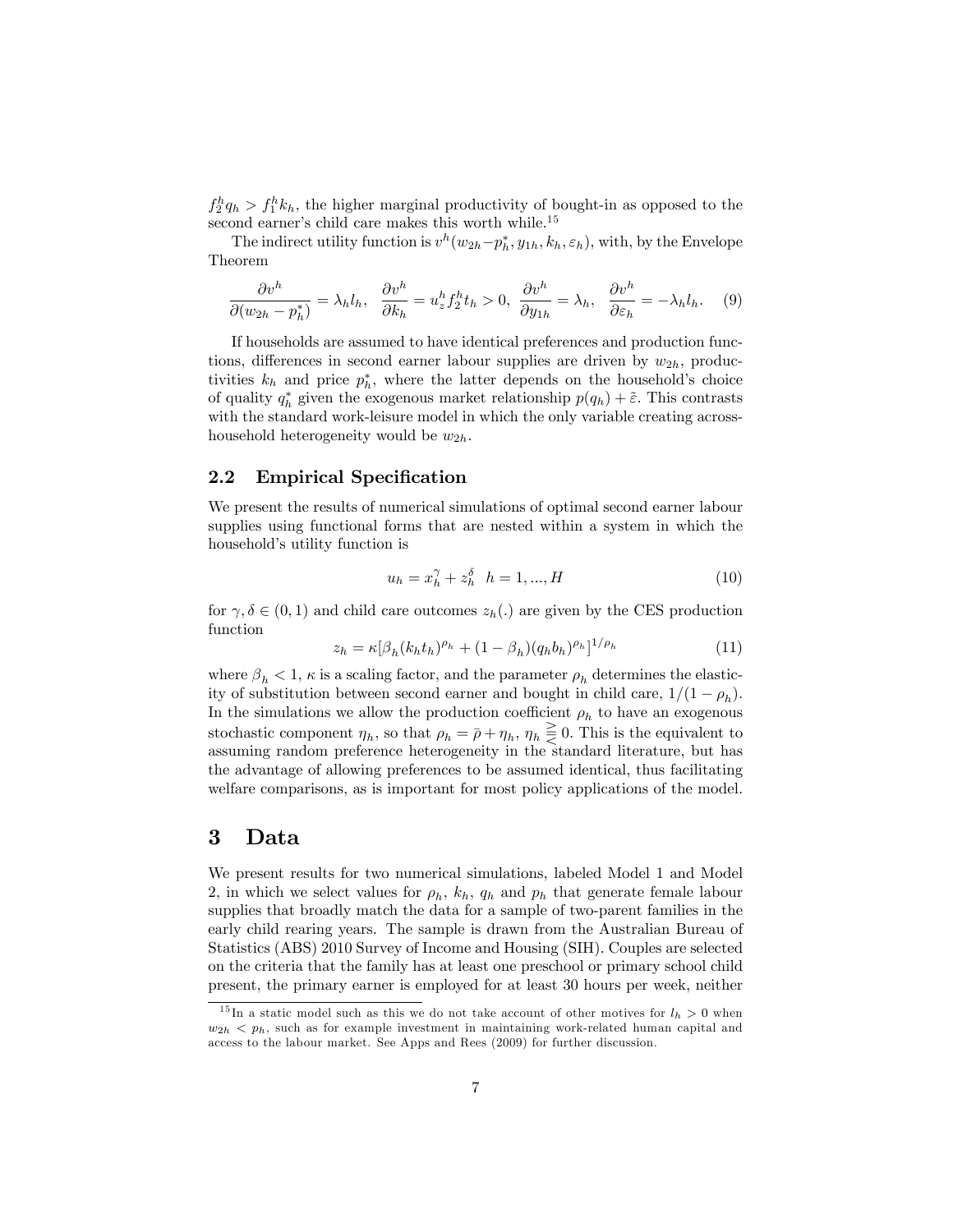partner reports negative incomes, both partners are aged between 20 and 60 years, and primary earnings are above the 10th percentile. The primary earner is deÖned as the partner with the higher earnings, and is the male partner in around 90 per cent of records in the sample. The sample contains 1998 records.

#### 3.1 Heterogeneity

Table 1 presents the data means of primary earnings by quintiles of primary income for the selected sample.<sup>16</sup> The table also reports the data means of second earnings and hours of market work within each primary income quintile. To highlight the heterogeneity in second earner labour supplies across the primary income distribution, we split the sample of second earners within each quintile according to hours of work. We label households in which the second earner works below median hours as type H1 and those in which she works at or above median hours as type  $H2<sup>17</sup>$ . The data means of second hours in each quintile of the full sample and of each type are reported in the table.

Table 1 about here

To test the extent to which the observed heterogeneity in hours might be driven by the second wage, we estimate a wage equation with a Heckman correction for selectivity bias for each quintile and compare predicted wage rates. We find no significant wage gap until quintile 3, where the predicted wage of the H2 type is 2 per cent above that of the H1 type. The gap rises to around 4 per cent in quintile  $5.^{18}$ 

#### 3.2 Household Income: Potential for Ranking Errors

Table 2 presents data means of household earnings by quintiles of household income and reports the means of second earnings within each quintile. The strong positive correlation between household income and second earnings in the first four quintiles of the table reflects both the shape of the primary earnings distribution and the high degree of heterogeneity in second hours.

Tables 2 about here

Primary earnings track the primary wage profile, which rises slowly up to around the 80th percentile and thereafter rises steeply. Consequently, in a ranking by household income the location of a low wage household can change dramatically when the second partner switches from home to market work. Consider, for example, a single-earner family with an income of \$65,000 for full time work. The upper income limit of quintile 1 in Table 2 is \$70,252 and therefore the family will be located in that quintile. The lower limit of quintile 4 is

<sup>16</sup>Primary income is deÖned as that of the partner with the higher private income. For details of the income sources included in private income, see Australian Bureau of Statistics (2011).

 $17$ Median hours across primary income quintiles 1 to 5 are 672, 960, 1056, 960 and 864, respectively.

 $18$ It is of interest to note that when household type is defined on second earner employment status, the wage predicted for the part-time employment category is above that for the full time and non-participant categories.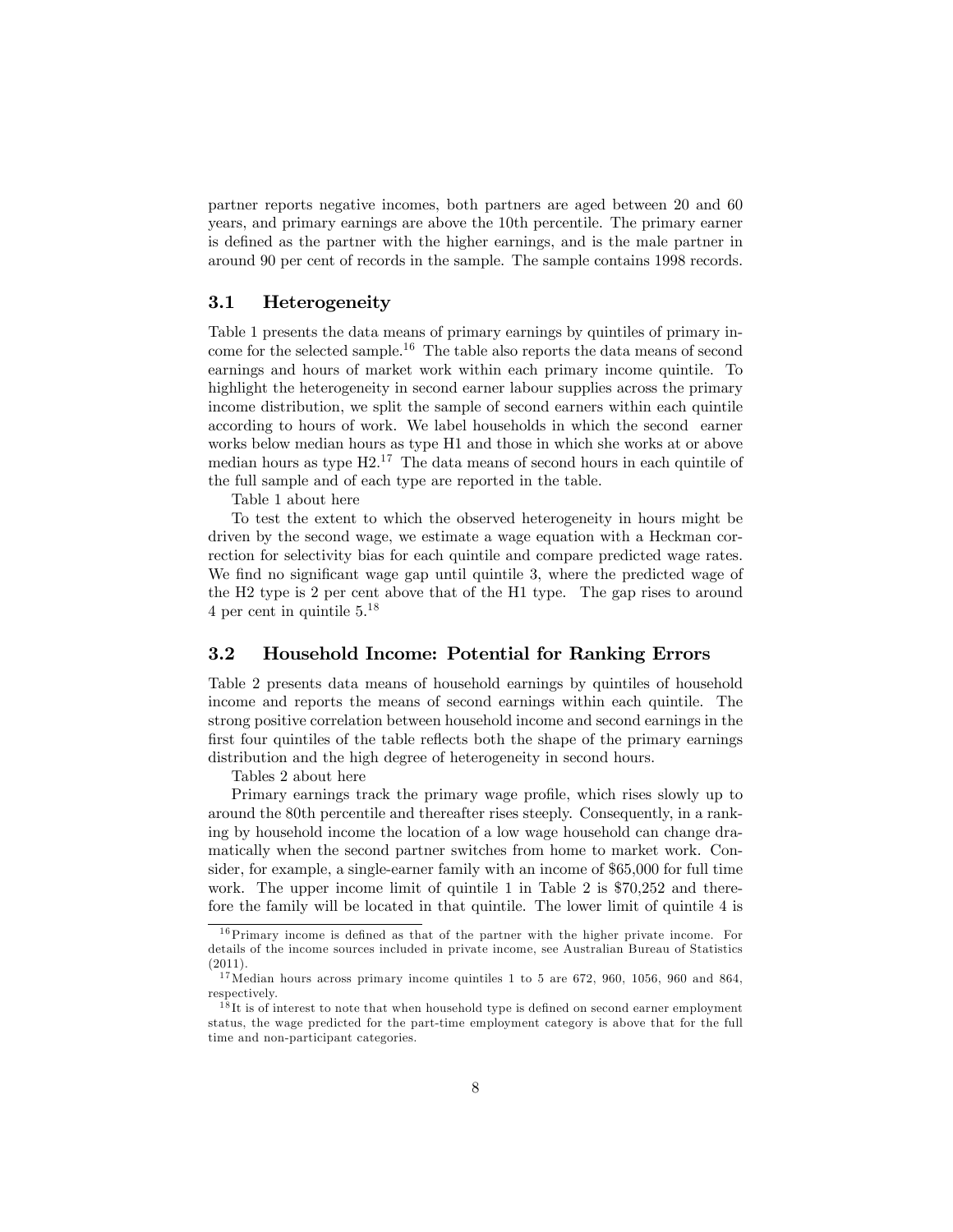\$118,987. When the second parent goes out to work for the same income as the first, the family will be re-ranked to quintile 4. If the family has a preschool child much of the after tax second income may be spent on child care, in addition to the associated costs of being in the workforce.

Under a system of progressive individual taxation, the H2 household in which both partners earn the same income pays twice as much tax as the H1 household with the same wage rates. Under a progressive joint income tax, the H2 household pays more than twice as much tax.

Table 2 reports the ordering of household types, H1 and H2, by quintiles of household income. When we switch to a ranking defined on household income we find that H<sub>1</sub> households are strongly concentrated in the lower quintiles, as indicated graphically in Figure 1.

Figure 1 about here

#### 3.3 Wage Distributions

The simulations are based on a percentile distribution of primary wage rates obtained by smoothing the distribution of gross wage rates computed from the data on hours and earnings of the primary earner.<sup>19</sup> The distribution is shown graphically in Figure 2.

Figure 2 about here

Given the close match between the predicted wage rates of H1 and H2 second earners, we simplify the simulations by assuming assortative matching, with the second wage rising uniformly with the primary wage as depicted in Figure 2. This allows us to focus entirely on non-wage sources of heterogeneity in the labour supply of second earners.<sup>20</sup>

#### 3.4 Household Income and Home Child Care

With overall annual hours close to 1800 the second earner in the H2 household is, on average, employed approximately full time, working 35 hours per week or 7 hours per day of a 5 day working week. The second earner in the H1 household with overall annual hours of 277 is, on average, employed part time, working around 5 hours per week or 1 hour per day of a 5 day working week. In the simulations to follow, the time constraint for the second earner is set at 10 hours per day, which implies that in the H2 household she allocates an average of 3 hours per day to home child care and in the H1 household, approximately 9 hours per day to home child care.

Figure 3 plots the H1 and H2 profiles of household income and the imputed value of time allocated to home child care based on the data means for hours and a time constraint of 10 hours/day for the second earner and of 8 hours/day

 $19A$  two-step smoothing procedure is applied using *lowess* smoothing. We first smooth the distribution of hours, recalculate the wage rate in each percentile, and then smooth the results.

<sup>&</sup>lt;sup>20</sup>While demographic characteristics differ *on average*, with the H<sub>1</sub> type having more children in the younger age groups, nevertheless there are many households with identical wage rates and demographic characteristics making very different labour supply decisions.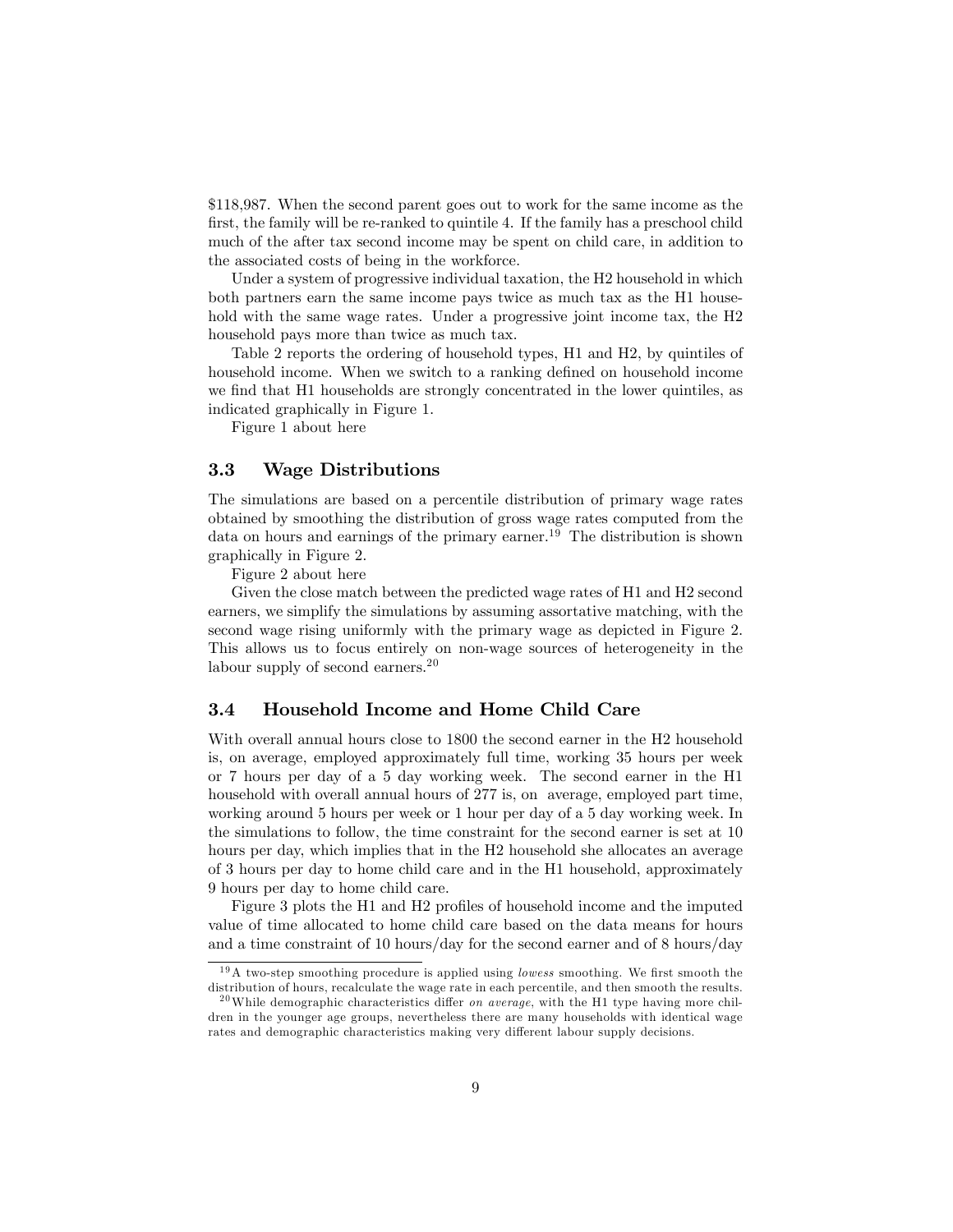for the primary earner. It is evident from the profiles that household income will track household welfare if we assume that the longer hours of home child care provided by type H1 make no significant contribution to family welfare.

Figure 3 about here

### 4 Simulations

All households are assumed to have the same preferences. Labour supply profiles matching the data for H1 and H2 are simulated as deviations from a reference, base case optimal allocation of 5 hours of the 10 hour time constraint. This reference is defined by setting  $\beta = 0.5$  and  $\kappa = 2.0$  in both models, and  $\rho_h$ in Model 1 and  $k_h$  and  $p_h$  in Model 2 to values that generate 5 hours as the optimum. Results are presented for  $\gamma, \delta = 0.9$  in the household utility function in (10).

#### 4.1 Model 1

Model 1 is a stylised representation of the family labour supply model that is standard in the literature, whether "unitary" or "collective", with the assumptions that are typically introduced when the model is estimated on data sets with missing information on home productivity. In this literature it is usual to treat market child care not as a time input but as a part of the numeraire consumption good with price therefore normalised to 1, while setting the price of home child care (under the label "leisure") equal to the wage. To replicate the effects of this (in our view quite erroneous) modelling strategy under the theoretical approach we are adopting here, we set  $k_h = 1$  and  $q_h b_h = y_{2h}$ . Since, in the standard model, the wage represents productivity in a linear production technology producing  $x$ , the latter is equivalent to a normalisation that sets  $p_h = \pi q_h = w_{2h}$ , with  $\pi$  normalised to 1.<sup>21</sup> For the value of  $\beta$  above, the production function in (11) can be written as

$$
z_h = \kappa \beta^{1/\rho_h} [t_h^{\rho_h} + (q_h b_h)^{\rho_h}]^{1/\rho_h} \tag{12}
$$

for  $\rho_h$ ,  $h = 1, 2$ .

The reference labour supply of 5 hours of market work is optimal for  $\rho_h = 0$ ,  $h = 1, 2$ , that is, for the Cobb-Douglas case. Since all households with the same wage rates make the same labour decisions for a given value of  $\rho_h$  there is no heterogeneity in hours other than that driven by the wage. Household welfare tracks household income but there is no re-ordering of households across the wage distribution when ranked by household income because the assumed low productivity of home child care impacts equally on the welfare of all households

<sup>21</sup>Note that the only change we have made to the standard model is to place the expenditure of  $y_{2h}$  in a production function rather than leaving it in the consumption variable x of the utility function. This has the advantage of moving heterogeneity from preference to production parameters and therefore of ruling out the non-transparency of the disclaimer that welfare comparisons are not possible.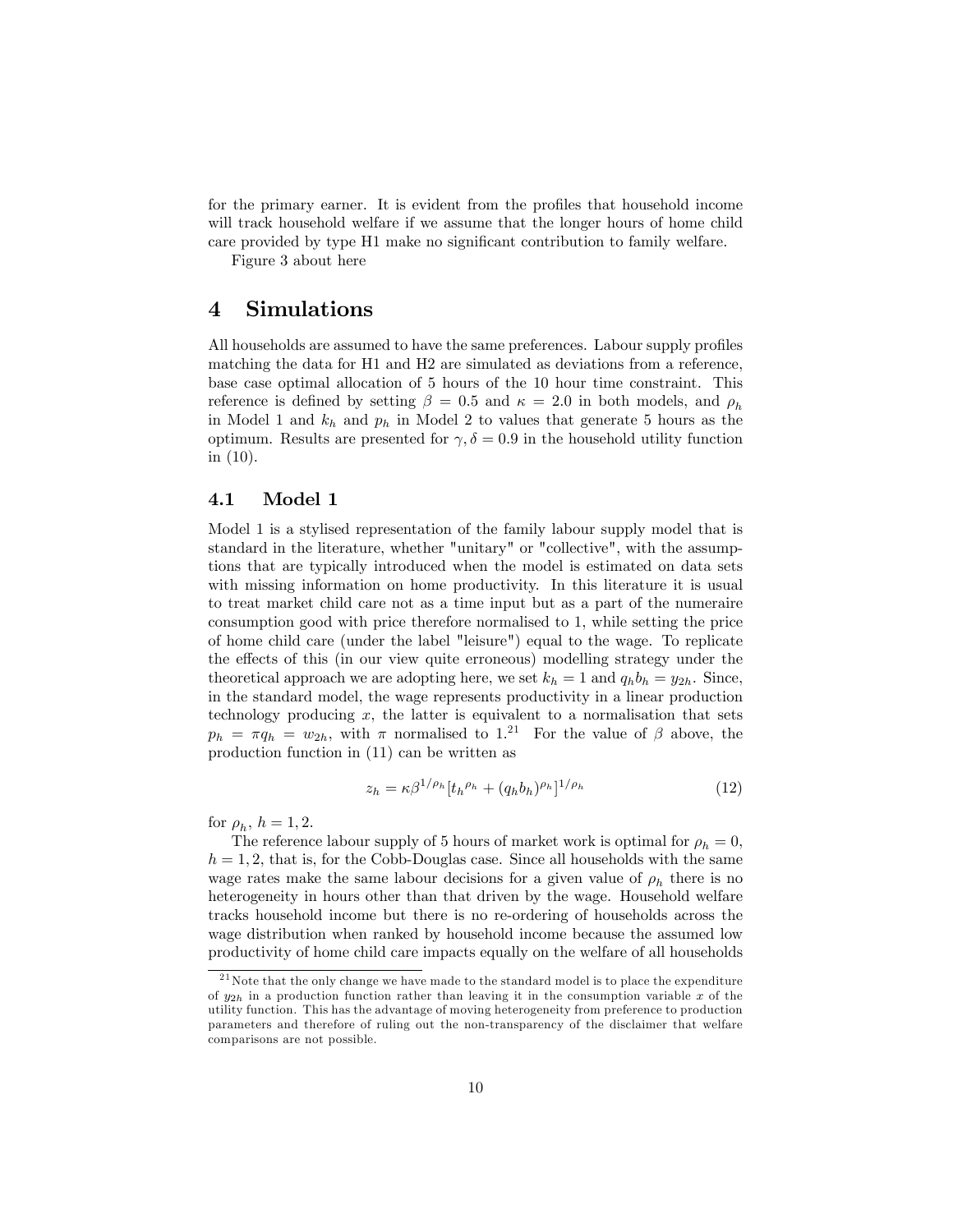in a given percentile, and not unequally as indicated in Figure  $3<sup>22</sup>$  because they make the same time use decisions.

The solution for  $\rho_h$  that yields an optimal labour supply of 7 hours per day is  $\rho_2 \approx 0.23$ , which implies that home and bought in care tend to be substitutes for the H2 household. An optimal labour supply of 1 hour per day can be generated by setting  $\rho_1 \approx -2.38$ , implying that home and bought-in care are close complements for the H1 household. To capture the tendency towards higher labour supplies across the middle percentiles, we introduce a small degree of variation in these parameter values across the distribution.

The model yields a welfare ranking in which H1 households are concentrated in the lower percentiles of household utility, as illustrated graphically by the histogram in Figure 4(a) showing the distribution of the two types by quintiles of household utility. Their quintile ordering closely matches that of household income due to the assumed asymmetry in the productivities of home and market time, introduced by setting  $k_h = 1$  and  $q_h = w_{2h}$ , with  $w_{2h}$  significantly greater than one. Under these assumptions child care output,  $z$ , is much lower for type H1 than for type H2, as depicted in Figure 4(b).

Figure  $4(a)$  and (b) about here

With a lower output of z, the price of child care,  $p_z$ , is much higher for type H1. These output and price differences have an effect similar to that of omitting H1ís implicit expenditure on home child care from household income - the contribution of women at home becomes invisible. The model illustrates the unrealistic assumptions required to generate a welfare ranking that supports joint taxation, and therefore gender discrimination, on distributional grounds.

#### 4.2 Model 2

In Model 2 household types at a given wage pair have the same production technology. We can therefore drop the h subscript on the parameter  $\rho$  and write the child care production function as

$$
z_h = \kappa \beta^{1/\rho} [(k_h t_h)^{\rho} + (q_h b_h)^{\rho}]^{1/\rho} \tag{13}
$$

Consistent with evidence of a positive relationship between child outcomes and maternal human capital, the productivity of the second earner's time input to child care is assumed to be a strictly increasing function  $k_h = k_h(w_{2h})$ . Similarly, given a positive relationship between parental investment in children and household resources, the quality of bought in care is assumed to be a strictly increasing function  $q_h = q_h(w_{2h})$ . We assume symmetry in the productivity of home child care time and the quality of bought in care by setting  $k_h = q_h$ . Under this setting, a labour supply choice of 5 hours per day is optimal for all values of  $\rho$ . Household utility is defined on wage rates and therefore on full income.

 $22$ Note, however, that in a model of the household as a small economy as in Apps (1982), progressive joint taxation widens the net of tax gender wage gap and will therefore increase intrafamily inequality unless there are offsetting lump sum transfers.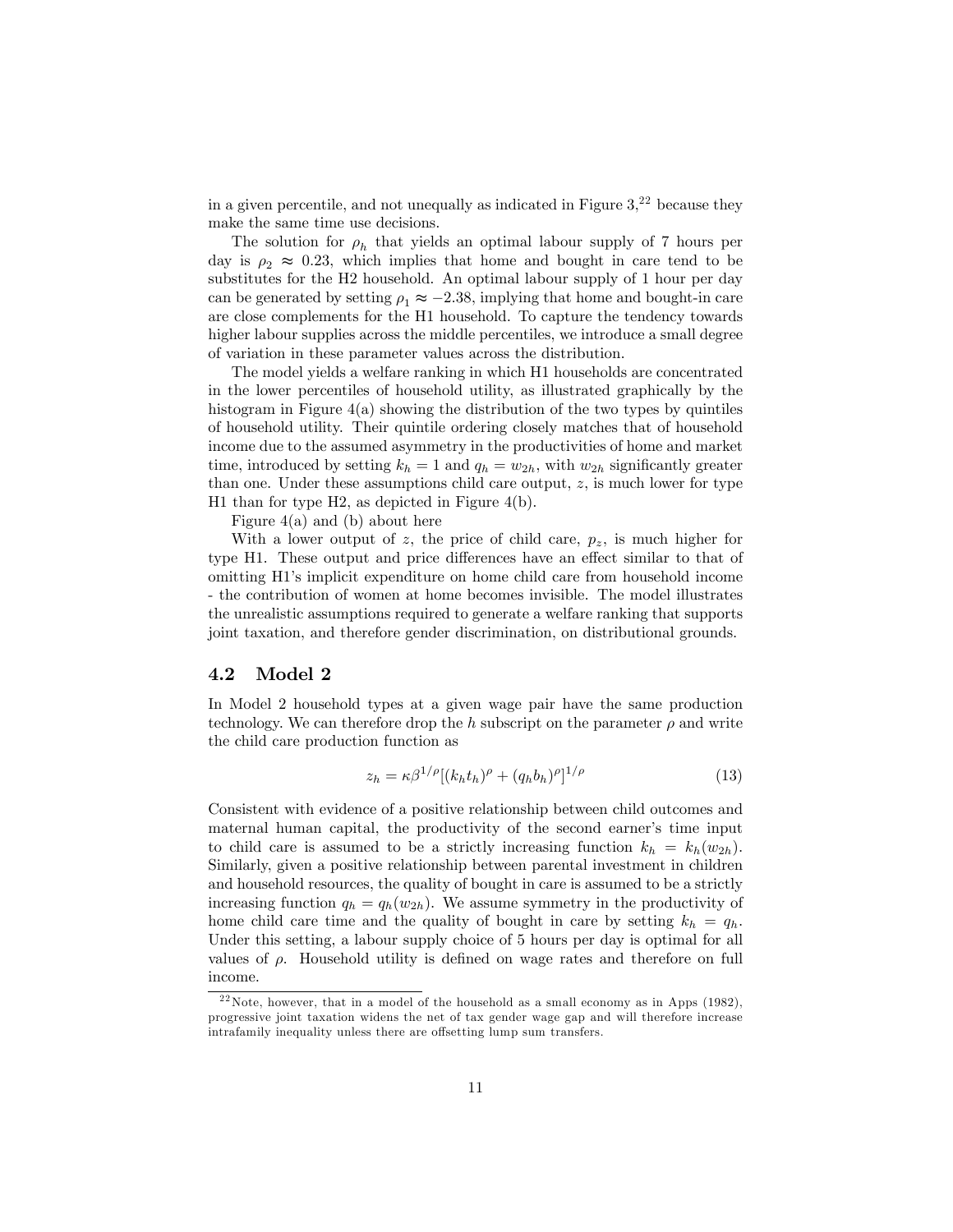The observed heterogeneity in H1 and H2 hours at a given second wage is simulated by first selecting a value for  $\rho$  that implies home and bought in care are close substitutes, an assumption that is plausible where the focus of bought in care is child minding rather than early learning and there is a high degree of heterogeneity in second earner labour supply.<sup>23</sup> We then introduce exogenous variation in the price of bought in care,  $p_h$ , for a given quality,  $q_h$ .

We find that the hours data are closely matched when we set  $\rho \approx 0.9$ , with a small degree of variation to capture the concavity of second earner labour supply across the wage distribution, and we assume a distribution of  $\tilde{\varepsilon}$  such that the price of bought in child care of a given quality varies by 15 per cent above and 10 per cent below the reference price,  $p_h$ . The histogram in Figure 5(a) illustrates graphically the close ranking of the two types by household utility under these settings. Despite the gap between household incomes, the utilities of H1 and H2 are almost identical at each primary wage because there is only a very small gap between child care output  $z_h$ , as indicated in Figure 5(b), and price  $p_h$ . The result is that both household types tend to be equally well-off at a given wage pair even though they have very different household incomes.

Figure  $5(a)$  and (b) about here

Alternatively we can specify a model that introduces a matching variation in the productivity of home time instead of in the price of bought in care. It is straightforward to show that, in this case, H1 becomes the slightly betteroff household because the partner providing care at home has a slightly higher productivity at a given wage.

### 5 Conclusions

The aim of this paper is to challenge the assumption that household income is a reliable indicator of a household's standard of living, and to argue that policies based on that assumption effectively amount to a form of gender bias. The assumption is shown to be entirely unwarranted in an economy where households exhibit a high degree of heterogeneity in second earner labour supply at given wage rates and demographics.

We develop this proposition formally by first constructing a household model which explicitly takes into account household production, in the form of child care, together with a time constraint which recognises that bought in time must replace parental time in child care.<sup>24</sup> However, we have also sought to emphasise that this alone is not enough. Indeed, the standard model can be interpreted as implicitly having a household production function which can be incorporated into a kind of reduced form utility function. Then, as our simulations of Model

<sup>&</sup>lt;sup>23</sup>When child care is learning and development focused, the two time inputs are likely to be complements, with households making very simular time use choices. The gap between the H1 and H2 hours profiles is not consistent with this assumption.

 $24$  This apparently trivial fact, which has far-reaching conclusions for the characterisation of the household optimum, has been ignored so far in the literature, where it is usual to assume that the bought in child care input is a consumption good. See for example Blundell et al. (2005), Cherchye et al. (2012).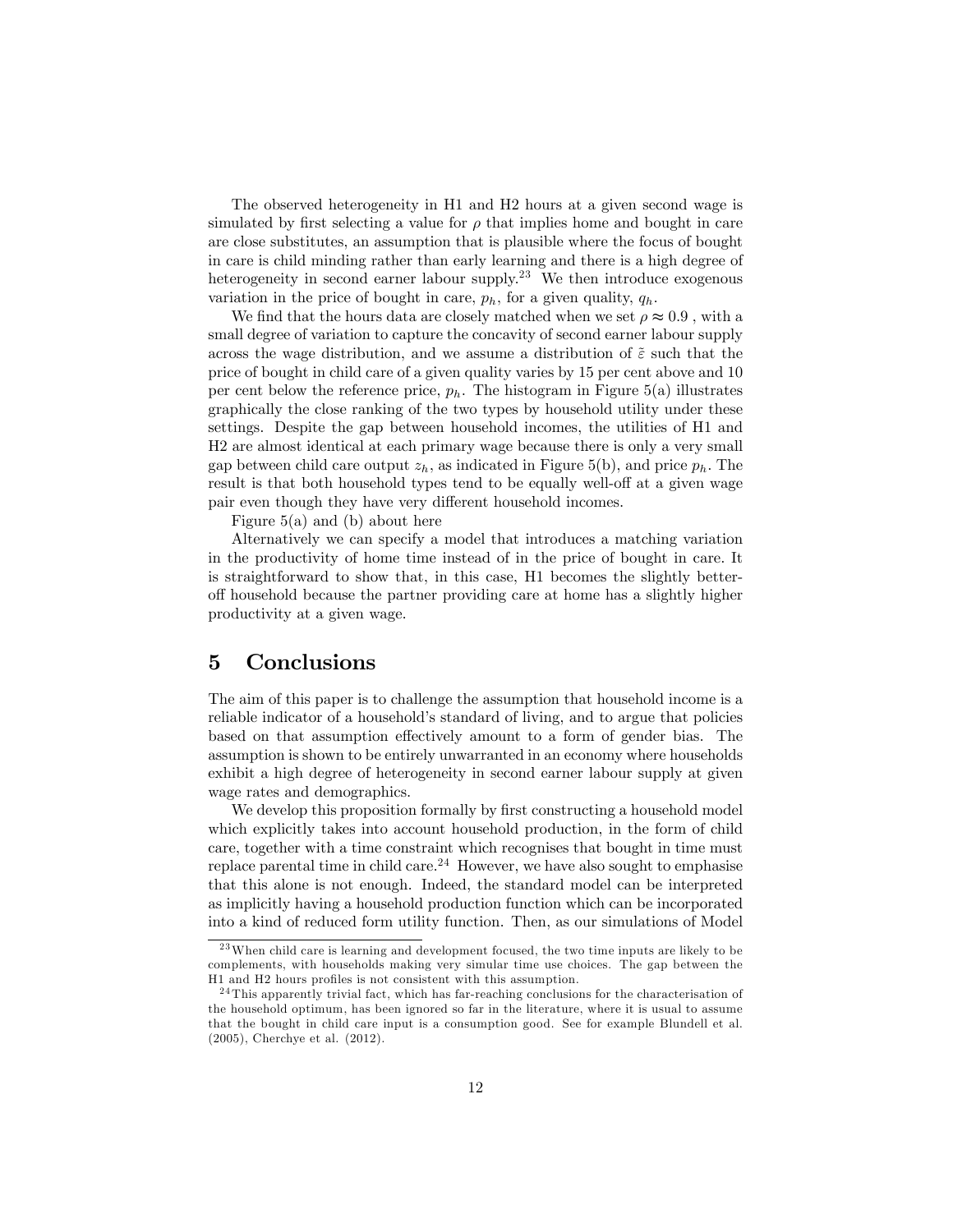1 show, explaining heterogeneity of second earner labour supply by varying the elasticity of substitution between domestic and market child care inputs, equivalent in this reduced form to varying the utility of "leisure", preserves the monotonicity of the relationship between household income and welfare. On the basis of this it would be possible to argue that introducing household production "makes no difference".

However, we show that a more substantive and empirically relevant innovation is to introduce across-household variation in the productivity/quality of home and market child care inputs and their prices. In this case it is easy to show that there can be large errors involved in interpreting a ranking of households defined on household income as implying the same ranking in terms of the achieved standard of living. As the indirect utility function generated by the general model shows, the real indicators of household living standards are the values of the wage pairs of primary and second earners,  $25$  the price of bought in market child care, and the productivity or quality of both parental and market child care, where the latter are in general positively correlated with wage rates. We have shown that this gives a very different ranking to that based on household income.

An important implication of this analysis is that it provides a critique of the increasingly prevalent practice of basing taxation and child payments on household as opposed to individual incomes. In several countries this practice has resulted in tax rates on second earners, overwhelmingly women earning low to average incomes, that are well above the highest marginal rates in the formal tax system. It is in this sense, we argue, that joint tax systems constitute a significant form of gender bias.

## References

- [1] Almond, D, and J Currie (2011), "Human Capital Development Before Age Five", in O Ashenfelter and D Card (eds), Handbook of Labor Economics, Vol 4, Part B, 1315-486.
- [2] Apps, P (1982), "Institutional Inequality and Tax Incidence", *Journal of* Public Economics, 18, 217-42.
- [3] Apps, P, and R Rees (1988), "Taxation and the Household", Journal of Public Economics, 35, 355-69.
- [4] Apps, P, and R Rees (2009), Public Economics and the Household, Cambridge: Cambridge University Press.
- [5] Apps, P, and R Rees (2010), "Family Labour Supply, Taxation and Saving in an Imperfect Capital Market", Review of Economics of the Household, 8, 297-323.

 $^{25}$  Since primary earners do not exhibit such a high degree of heterogeneity in working hours, primary income is a good proxy for the primary earner's wage.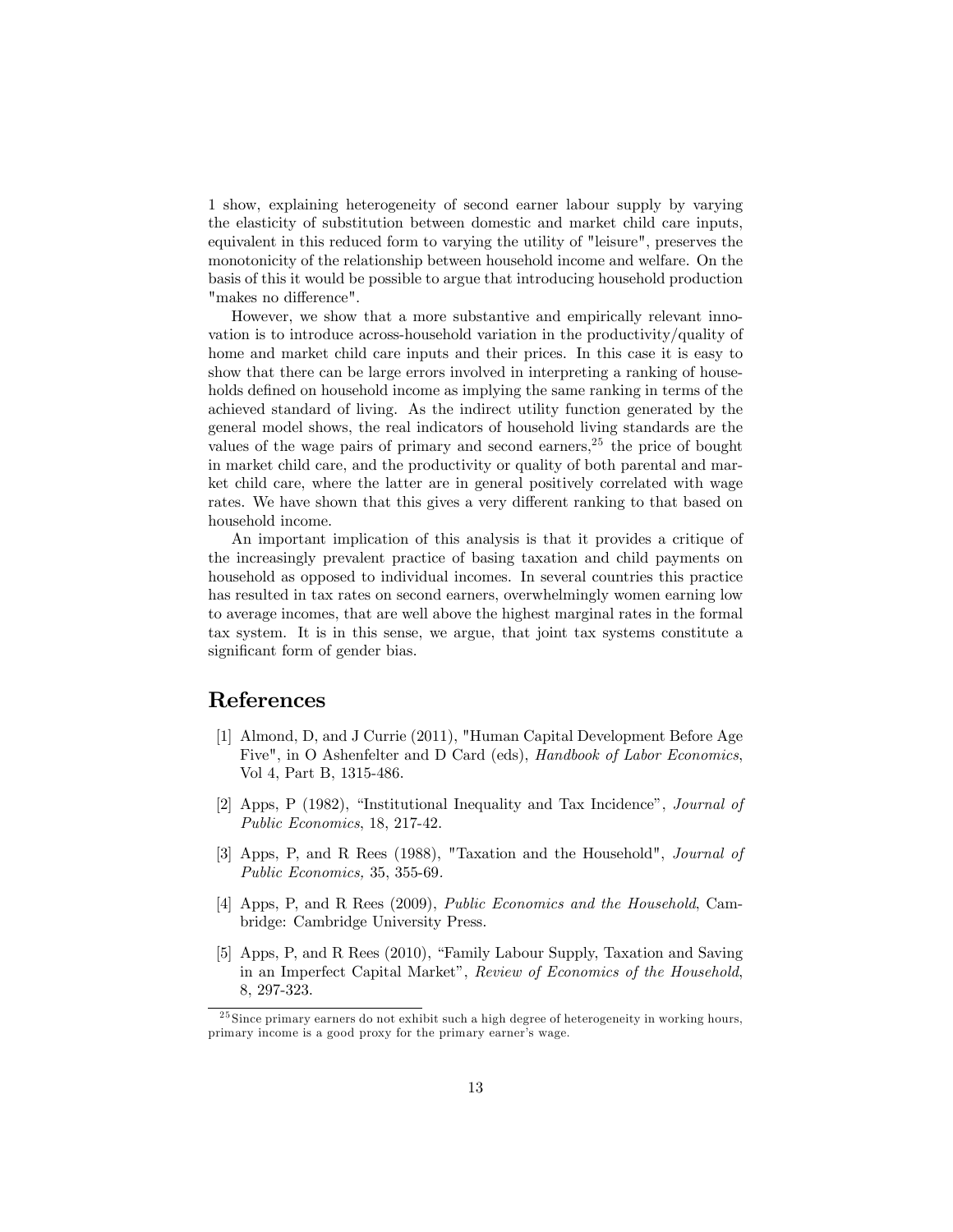- [6] Australian Bureau of Statistics (2011), "Household Expenditure Survey and Survey of Income and Housing", User Guide, Australia 200920, Catalogue No. 6503.0.
- [7] Becker, G (1965), "A Theory of the Allocation of Time", Economic Journal, 75(299), 493-517.
- [8] Blundell, R, P-A Chiappori and C Meghir (2005), "Collective Labor Supply with Children", Journal of Political Economy, 113(6), 1277-306.
- [9] Blundell, R, and T MaCurdy (1999), "Labor Supply: A Review of Alternative Approaches", in O Ashenfelter and D Card (eds), Handbook of Labor Economics, vol III. North-Holland, Amsterdam, 1560-1693.
- [10] Boskin, MJ, and E Sheshinski (1983), "Optimal Tax Treatment of the Family: Married Couples", Journal of Public Economics, 20, 281-297.
- [11] Cherchye, L, B De Rock and F Vermeulen (2012), "Married with Children: A Collective Labor Supply Model with Detailed Time Use and Intrahousehold Expenditure Information", American Economics Review, 102(7), 3377-3405.
- [12] Feldstein, M, and D Feenberg (1996), "The Taxation of Two-Earner Families", in M Feldstein and J Poterba (eds), Empirical Foundations of Household Taxation, University of Chicago Press, Chicago, 39-75.
- [13] Lundborg, P, A Nilsson and D Rooth (2012), "Parental Education and O§spring Outcomes: Evidence from the Swedish Compulsory Schooling Reform". IZA DP# 6570.
- [14] Mirrlees, J, S Adam, T Besley, R Blundell, S Bond, R Chote, M Gammie, P Johnson, G Myles and J Poterba (2011), Tax by Design, Oxford University Press.
- [15] Munnell, A (1980), "The Couple versus the Individual under the Federal Personal Income Tax", in H Aaron and M Boskin (eds), The Economics of Taxation, The Brookings Institution, 247-280.
- [16] Rosen, H (1977), "Is It Time to Abandon Joint Filing", National Tax Journal, 30, 423-428.
- [17] Stern, N (1976), "On the Specification of Optimum Income Taxation", Journal of Public Economics, 6(1-2), 123-162.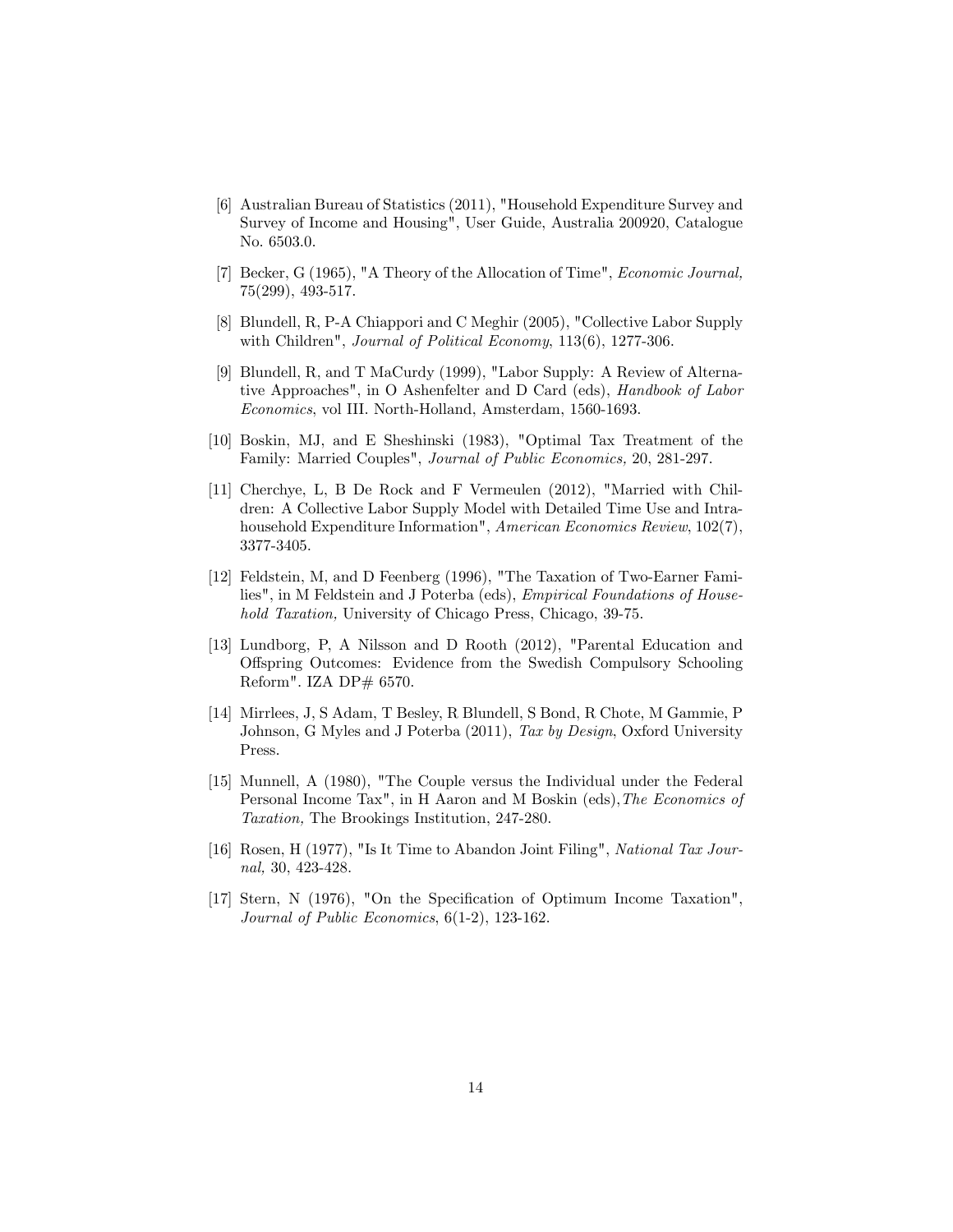### **Tables and Figures:**

| <b>Quintile</b>        |       |       |       |       |        | All   |
|------------------------|-------|-------|-------|-------|--------|-------|
| Primary earnings pa    | 45131 | 60736 | 77198 | 97865 | 181556 | 92497 |
| Second earnings pa     | 17171 | 22515 | 28985 | 32749 | 35260  | 27342 |
| $H1*$ second hours pa  | 49    | 279   | 393   | 353   | 210    | 277   |
| $H2**$ second hours pa | 1586  | 1855  | 1863  | 1885  | 1791   | 1797  |

#### **Table 1 Primary income quintiles**

\*H1: household with 2<sup>nd</sup> earner working below median second hours. \*\*H2: household with 2<sup>nd</sup> earner working above median second hours

#### **Table 2 Household income quintiles**

| <b>Ouintile</b>       |       |       |        |        |        | All    |
|-----------------------|-------|-------|--------|--------|--------|--------|
| Household earnings pa | 55281 | 82045 | 105813 | 139354 | 255059 | 127510 |
| Second earnings pa    | 4484  | 18110 | 25832  | 38203  | 50107  | 27342  |
| $H1*%$                | 87.8  | 58.5  | 38.8   | 31.5   | 33.4   | 50.0   |
| $H2**\%$              | 12.2  | 41.5  | 61.2   | 68.5   | 66.6   | 50.0   |

\*H1: household with 2nd earner working below median second hours. \*\*H2: household with 2nd earner working above median second hours

## **Figure 1 Household income ranking**